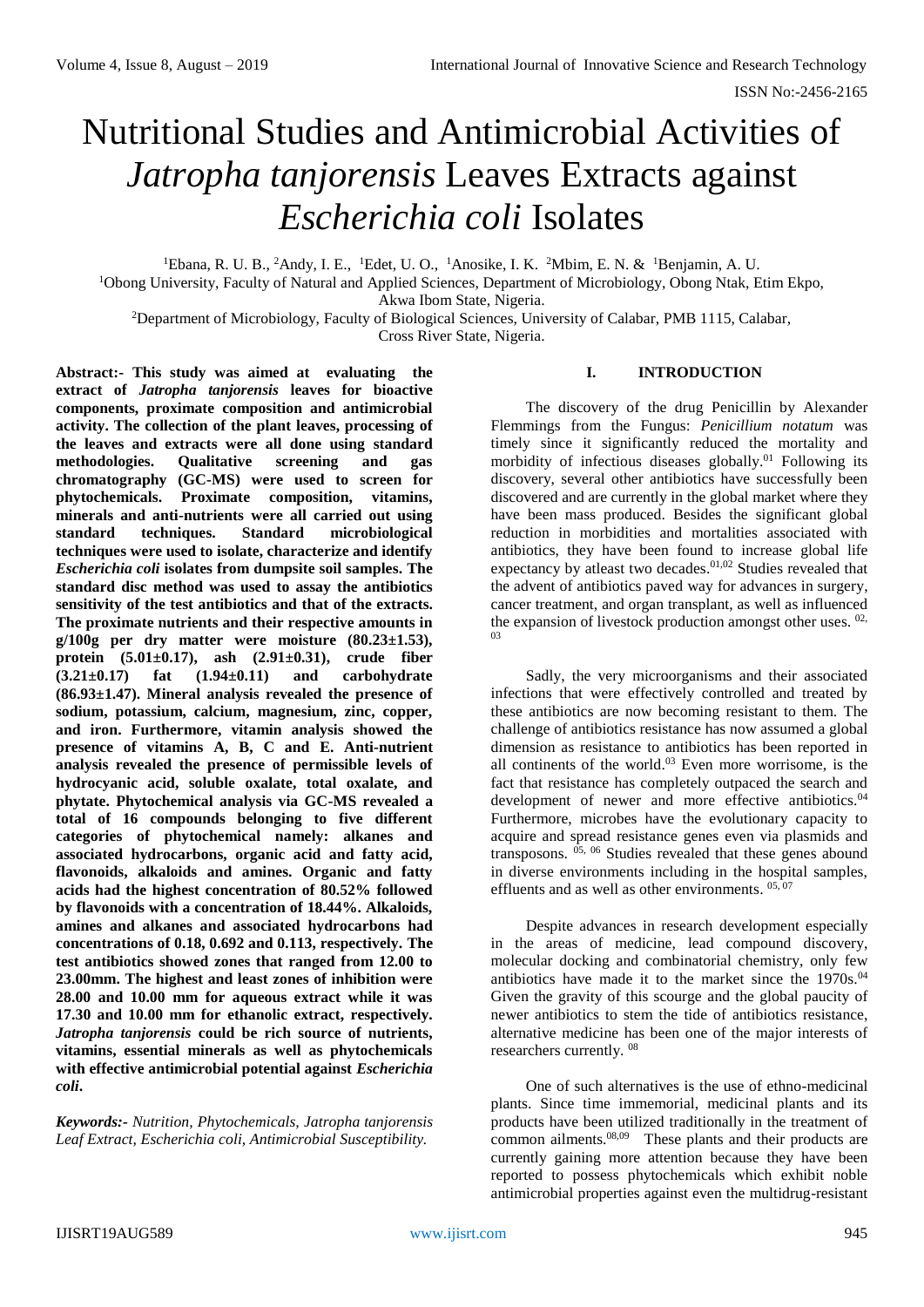microorganisms with little or no side effects to the host.<sup>09, 10</sup> One of such medicinal plants is *Jatropha tanjorensis* which belongs to the family *Euphorbiacea* and grows very well in the tropics.<sup>11</sup>

*Jatropha tanjorensis* commonly called "When hospital is too far" or "When the doctor is not near" in Cross River and Akwa Ibom States is used as a source of medicine and as a vegetable substitute for fluted pumpkin in these areas. In Nigeria, this plant has been utilized by the locals in the treatment of malaria and hypertension and has been reported to contain alkaloids, flavonoids, tannins, cardiac glycosides, saponins, and anthraquinones.<sup>12</sup> However, there is a dearth of information on the nutritional content and antimicrobial potential of this plant against microorganisms including the multidrug-resistant isolates. Therefore, this study was aimed at evaluating the nutritional and antimicrobial potentials of *Jatropha tanjorensis* extracts against *Escherichia coli* isolates.

# **II. MATERIALS AND METHODS**

#### *A. Materials:*

*Soil Samples and Plant Parts* 

Soil samples from a dumpsite and plant parts of *Jatropha tanjorensis* were obtained and utilized for this work.

- $\triangleright$  Antibiotics discs employed were commercially sourced for and included; gentamycin (CN) (10μg), ofloxacin (OFX) (10μg), ceporex (CEP) (10μg), amplicin (PN) (10μg),ciprofloxacin (CPX) (10μg), reflacine (PEF) (10μg), amoxicillin+clavulanic acid (AU) (30μg), streptomycin (S) (30μg), sulfamethoxazole+ trimethoprim (SXT) (30μg), nalidixic acid (NA) (30μg), (Optun laboratories, Nigeria).
- Media and Reagents employed included Eosin Methylene blue medium, Muller Hinton Agar, Nutrient agar, Citrate agar, Urease agar, Grams reagents, indole, H2O2, oxidase reagent, methyl red, alcohol, among others.

# *Other Materials*

Other materials employed for this study included incubator, GC-MS, rotary evaporator, petri dishes, among others.

# *B. Methodology:*

# *Collection of Plant Parts*

The leaves of the plant employed for this study were freshly collected from Obong University Community with the help of locals. The plant parts were identified scientifically at the Botany Department, University of Calabar, Cross River State as *Jatropha tanjorensis.* The freshly collected leaves were immediately taken to the Microbiology laboratory for further analysis.

#### *Processing of Leaves Sample*

The collected leaves were processed following procedures previously described.<sup>13</sup> Briefly, the freshly collected leaves were first washed and allowed to air dried. There were then chopped into tiny pieces using a clean stainless kitchen knife and dried using an electric oven maintained at 60°C for atleast 1 hour. Afterwards, the dried leaves were then grinded into powder using a clean Mortar and pestle and the powdered leaves were then stored in a clean, dry sample bottle and kept in a dry place till required.

# *Preparation of Extracts*

Both aqueous and ethanolic extracts were prepared as previously reported. <sup>09</sup> Briefly, 20g each of the powdered leaves was weighed out and dissolved separately into beaker containing 200ml each of distilled water and freshly prepared 75% ethanol. The mixtures were then stirred gently to ensure proper mixing. The flasks were sealed and incubated for 24 hours. Following incubation, the content of the flasks were then filtered into separate conical flasks using Whitman No.1 filter papers neatly folded into glass funnels. The filtrates from both flasks were allowed time to filter properly. At the end of the filtration, the residues were discarded while some portions of both filtrates were heated using an electric water bath maintained at  $100^0C$  till slurries of both filtrates were obtained. The slurries were then stored away at room temperature till further use.

#### *Qualitative Screening for Phytochemical*

Qualitatively, the remaining filtrates (extracts) were screened for crude phytochemicals using slightly modified methods previously described. 10, 14, 15, 16, 17 The phytochemicals screened for were alkaloids, tannins, saponins, flavonoids, glycosides and polyphenol.

#### *Screening for Alkaloids*

Briefly, 5ml of 1 % HCl was added to exactly 2ml of each extract and gently stirred after which they were placed on steam bath. Then, a few drops of Mayer's reagent and 1ml of Dragendorff's reagent were added to the mixtures. The presence of a precipitate with either of these reagents was taken as a positive result.

#### *Screening for Tannins*

To the extracts, exactly 2mls of 5% ferric chloride was added to 1ml of each of the extracts. The formation of a dark blue or greenish black coloration on addition of ferric chloride indicated the presence of tannins.

#### *Screening for Saponins*

To each of the extracts, 2ml of distilled water was added and the resulting aqueous mixtures shaken vigorously for about 5 – 10minutes. The formation of a stable and persistent froth of about 1cm in length was taken as positive result.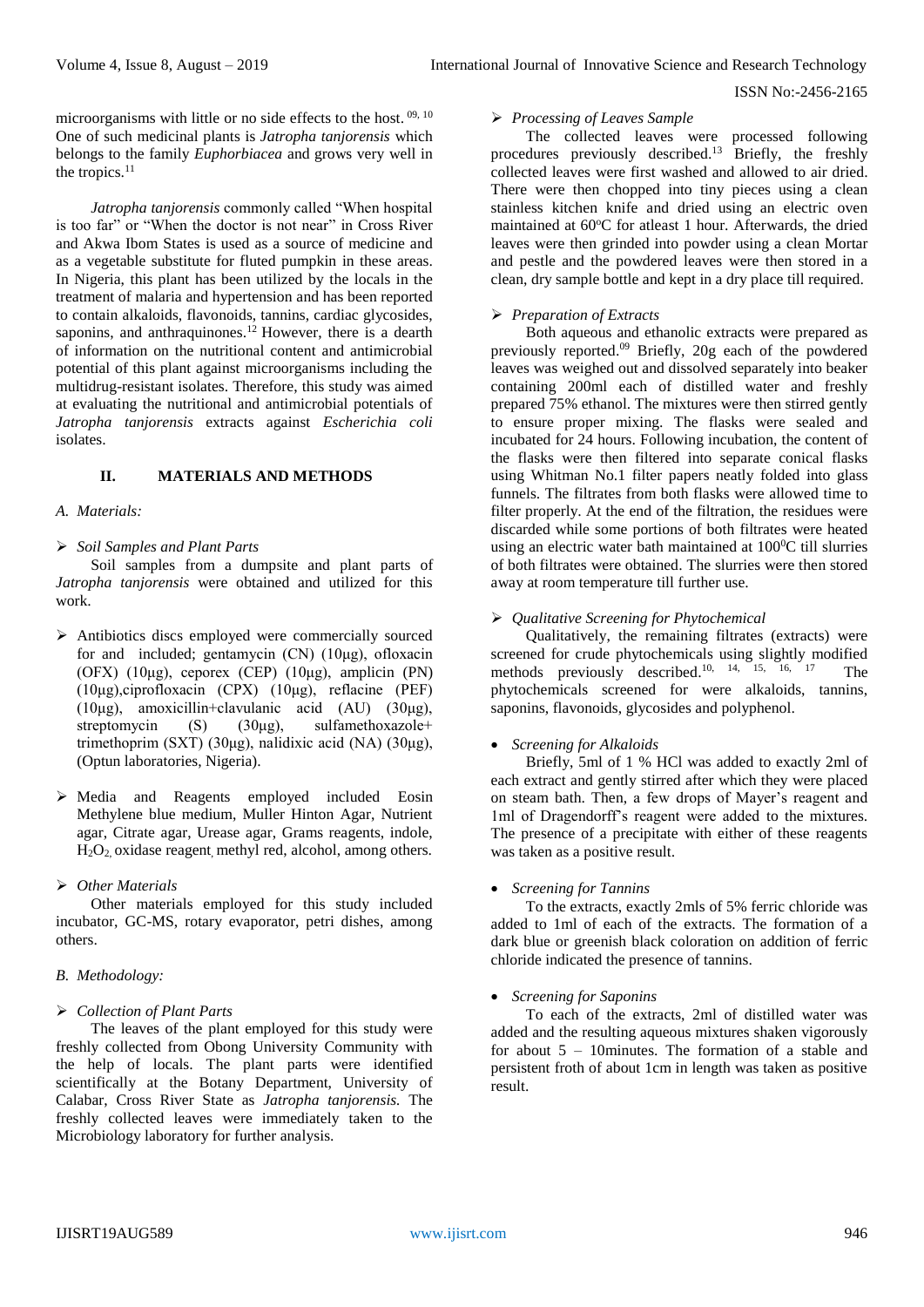#### *Screening for Flavonoids*

To exactly 2ml of both extracts, a few pieces of aluminum metal and concentrated HCl were added. Following addition, the formation of an orange or red or crimson or magnetic coloration was regarded as a positive result for flavonoids.

# *Screening for Glycosides*

Exactly 2ml of chloroform with 10% ammonia solution was added to 2ml of each of the extracts. Formation of a pink color was regarded as positive test for glycosides.

#### *Screening for Polyphenol*

Briefly, 2ml of both extracts were treated with 5ml of distilled water and heated for 30min in a water bath. After heating, 1ml of 1% potassium ferrocyanide solution was added to it. The formation of green-blue coloration indicated the presence of polyphenol.

# *GC-MS Analysis*

This was done at Mifor Consult Laboratory located at Marian Calabar, Cross River State. Briefly, exactly 10g of the powdered leaves was weighed and introduced into an extraction thimble of a soxhlet extractor. Then, 100ml of methanol was measured and poured into the round bottom flask attached to the soxhlet extractor. This was refluxed for at least three times. The extract was concentrated to about 2mL using a rotary evaporator after which it was then transferred into a Teflon screw-cap vial and appropriately labeled. Subsequently, the extract was cleaned up with 3g of anhydrous sodium sulfate in a well packed column, conditioned with methanol to form slurry after which it was injected into GC-MS for qualitative and quantitative analyses.

# *Proximate Composition and Mineral Analysis*

The leaves were also evaluated for proximate nutrients and mineral elements. These were all done following the methods of the Official Analytical Chemists (A.O.A.C). The analysis included moisture content, ash content, crude protein, lipid, crude fiber, carbohydrate, vitamins, calorific value and mineral elements (Ca, Fe, Mg, Zn, Cu, Na, K, and P).

# *Vitamin Analysis*

Vitamins A, B, C and E were also evaluated for in the leaves of our study plant. These were done using methods previously described. 18, 19, 20, 21

# *Anti -Nutrients*

The anti-nutrients examined were hydrocyanic acid, soluble oxalate, phytate and total oxalate. These were estimated using procedures previously described.<sup>22, 23, 24</sup>

# *Collection and Processing of Soil Samples*

This was done following methods previously described.<sup>24</sup> Briefly, soil samples from three different locations in Uyo Village dumpsite were collected into sterile nylon bags and transported immediately to the laboratory for further analysis. Approximately, 1g of each soil sample was introduced into test tubes containing 10mL of distilled water. Then, ten-fold serial dilutions were carried out on the soil samples.

# *Isolation and Characterization of E. Coli Isolates*

This was performed following methods previously described.<sup>25</sup> Briefly, the  $10^{-3}$  dilutions were then plated out on freshly prepared Eosin Methylene Blue (EMB) Agar and incubated at room temperature overnight. Following incubation, the plates were examined for growth. Following purification of test isolates, they were characterized following methods described previously.<sup>26</sup>

#### *Antimicrobial Susceptibility Testing*

# *Antibiotics Susceptibility against Test Isolates*

This was performed using the Agar Disc diffusion method previously described.<sup>27, 28,29</sup> Briefly, exactly, 3-5 colonies of each test organism was selected using a sterile inoculating loop and suspended in saline after which the inoculum was adjusted to a turbidity equivalent to a 0.5 McFarland standard (corresponds to approximately 1.5 x  $10<sup>8</sup>$  CFU/ml). The suspension was then vortexed to make sure it was well-mixed. Then a fresh, sterile cotton-tipped swab was dipped into the suspension, the excess liquid from the swab removed by pressing it against the side of the tube. Subsequently, the swab was inoculated unto a plate containing freshly prepared Muller Hinton Agar (MHA) starting at the top, the surface was inoculated with the swab covering the entire plate by spreading back and forth from edge to edge, rotating the plate approximately 60° and repeating the swabbing procedure thrice ensuring that the entire surface was properly covered. Then the disc containing the antimicrobial agents was applied using a sterile pair of forceps within 15 minutes of inoculating the MHA plate and then pressed down firmly to ensure firm, leveled contact with the agar. The plate was inverted and incubated at  $35\textdegree$ C for 16-18 hours. After incubation, the clear zone around each disc was measured and interpreted using procedures already described (CLSI, 2014). Isolates showing resistance to atleast two antibiotics were regarded as multidrug-resistant *E. coli* isolates. This procedure was carried out on all bacterial isolates.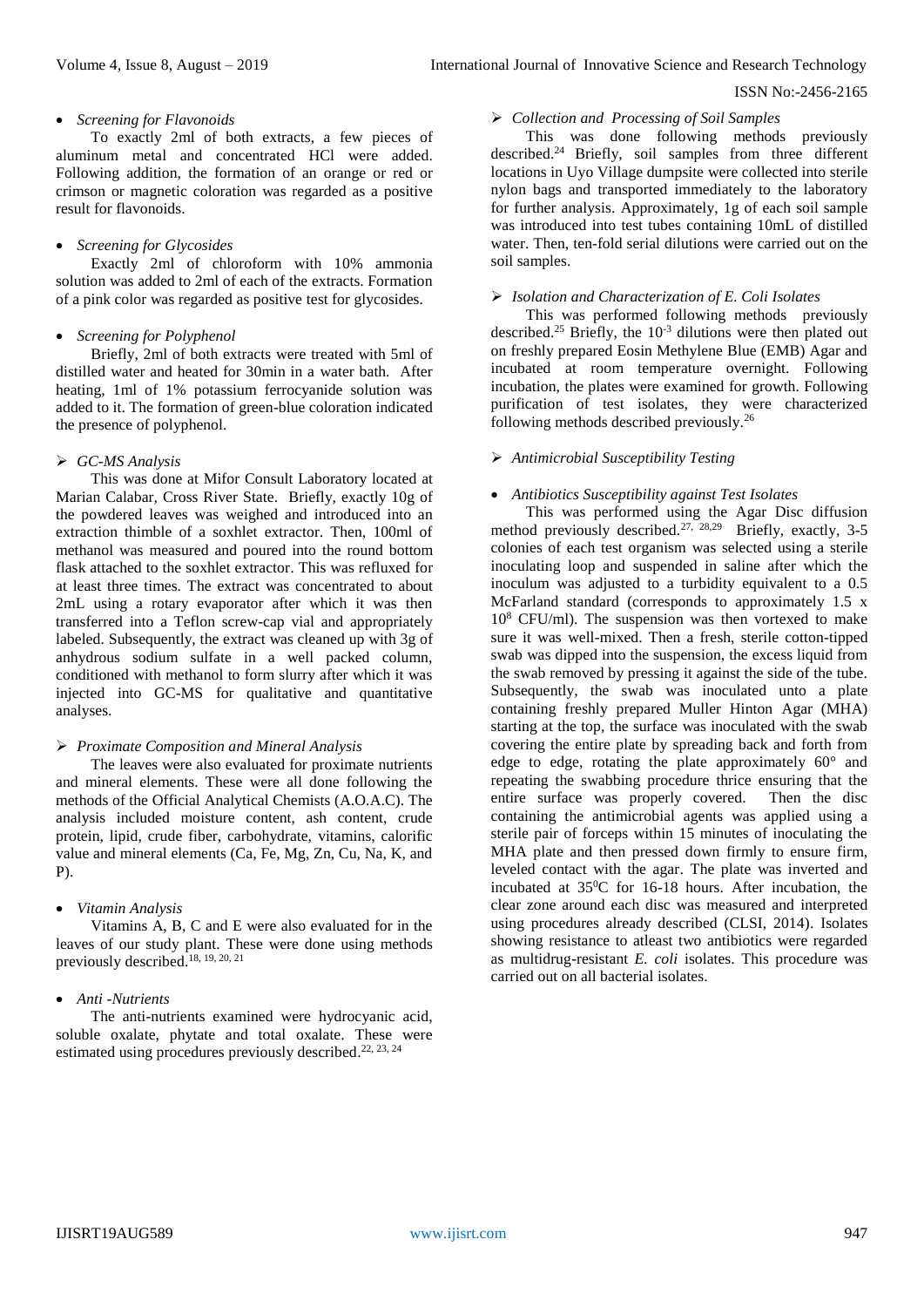# *Antimicrobial Susceptibility Test of Extracts against Test Isolates*

This was carried out using agar disk diffusion methods previously described.27,28 Briefly, the test isolates were first inoculated on nutrient broth and allowed to stand overnight. After overnight incubation, 0.1ml (a loopful) of each test isolate was inoculated unto plates containing freshly prepared MHA. Then, a manual borer was used to obtain discs of about 6mm from Whitman filter paper No1. The discs were sterilized in an oven for 30minutes at  $60^{\circ}$ C. Following sterilization, these discs were soaked in different concentrations (0.1, 0.3, 0.5mg/ml) of each extract for 15minutes and were placed gently on the Mueller Hinton Agar (MHA) plates pre-inoculated with the test organisms. This was done in duplicates for each isolate and concentration. The plates were then incubated at  $37^{\circ}$ C overnight. Following incubation, zone diameter were obtained and compared with appropriate standards.

# *Statistical Analysis*

Replicate readings obtained from this study were analyzed using Analysis of Variance (ANOVA) at 95% confidence level using Microsoft Excel version 2007. Results analyzed using mean  $\pm$  Standard deviation.

# **III. RESULTS**

# *Phytochemical Analysis*

The leaves when subjected to phytochemical screening using crude means as well as via GC-MS revealed that *Jatropha tanjorensis* leaves contain various phytochemicals. The results of the crude qualitative screening revealed the presence of alkaloids, tannins, flavonoids, saponins, glycosides, glycosides and polyphenol. Among the phytochemicals, alkaloids, flavonoids and polyphenol were

present in excess while the remaining phytochemicals were just present but not in excess as presented in Table 1. Similarly, the results of the GC-MS as presented in Tables 2 and 3 as well as in Fig. 1 further confirm the presence of different bioactive compounds in the leaf extracts. The 16 compounds observed via GC-MS belong to five different categories of phytochemicals namely alkanes and associated hydrocarbons, organic acid and fatty acid, flavonoids, alkaloids and amines. Amongst these categories of phytochemicals, the most diverse was the organic and fatty acid family which had a total of 13 compounds namely thiazole, 2-amino-4-(p-methoxyphenyl), 1,16-Cyclocorynan-17-oic acid, 19,20-didehydro, methyl ester, 2-(Acridin-9-ylamino)-3-(3H-imidazol-4-yl)-propionic acid, 2-Hydroxy-2-methylbutyric acid, Butanoic acid, 4-[(2,4 dichlorophenyl)oxy]-, butyl ester, 2-propenoic acid, 2 methyl-, 3-[(phenylsulfonyl)amino]phenyl ester, Heptyl isobutyl carbonate, Octadecanoic acid, 2-hydroxy-1- (hydroxymethyl)ethyl ester, n-Hexadecanoic acid, n-Hexadecanoic acid, Octadecanoic acid, Propanoic acid, 2- (3-acetoxy-4,4,14-trimethylandrost-8-en-17-yl), and 3 pyridinecarboxylic acid, 2,7,10-tris(acetyloxy)- 1,1a,2,3,4,6,7,10,11,11a-decahydro-1,1,3,6,9-pentamethyl-4-ox. In the organic and fatty acid family of phytochemicals, thiazole, 2-amino-4-(p-methoxyphenyl) was the most abundant with a concentration of 41.04%. Flavonoids and amines had 3 compounds each while alkaloids, and the alkanes and associated hydrocarbons had 2 compounds each. As shown in Fig. 2, the combined concentration of the various phytochemicals revealed that the organic and fatty acids had the highest abundance of 80.52% followed by flavonoids (18.44%). Alkaloids, amines, alkanes and associated hydrocarbons had concentrations of 0.18, 0.692 and 0.113, respectively.

| Phytochemicals | <b>Aqueous extract</b> | <b>Ethanolic extract</b> |
|----------------|------------------------|--------------------------|
| Alkaloids      | $++$                   | $++$                     |
| Tannins        |                        | $^+$                     |
| Flavonoids     | $++$                   | $++$                     |
| Saponins       | $^{+}$                 |                          |
| Glycosides     | $^{+}$                 | $^+$                     |
| Polyphenol     | $++$                   | $++$                     |

Table 1:- Qualitative screening for phytochemicals in *Jatropha tanjorensis*

Key:-  $+$  = present and  $++$  = present in excess.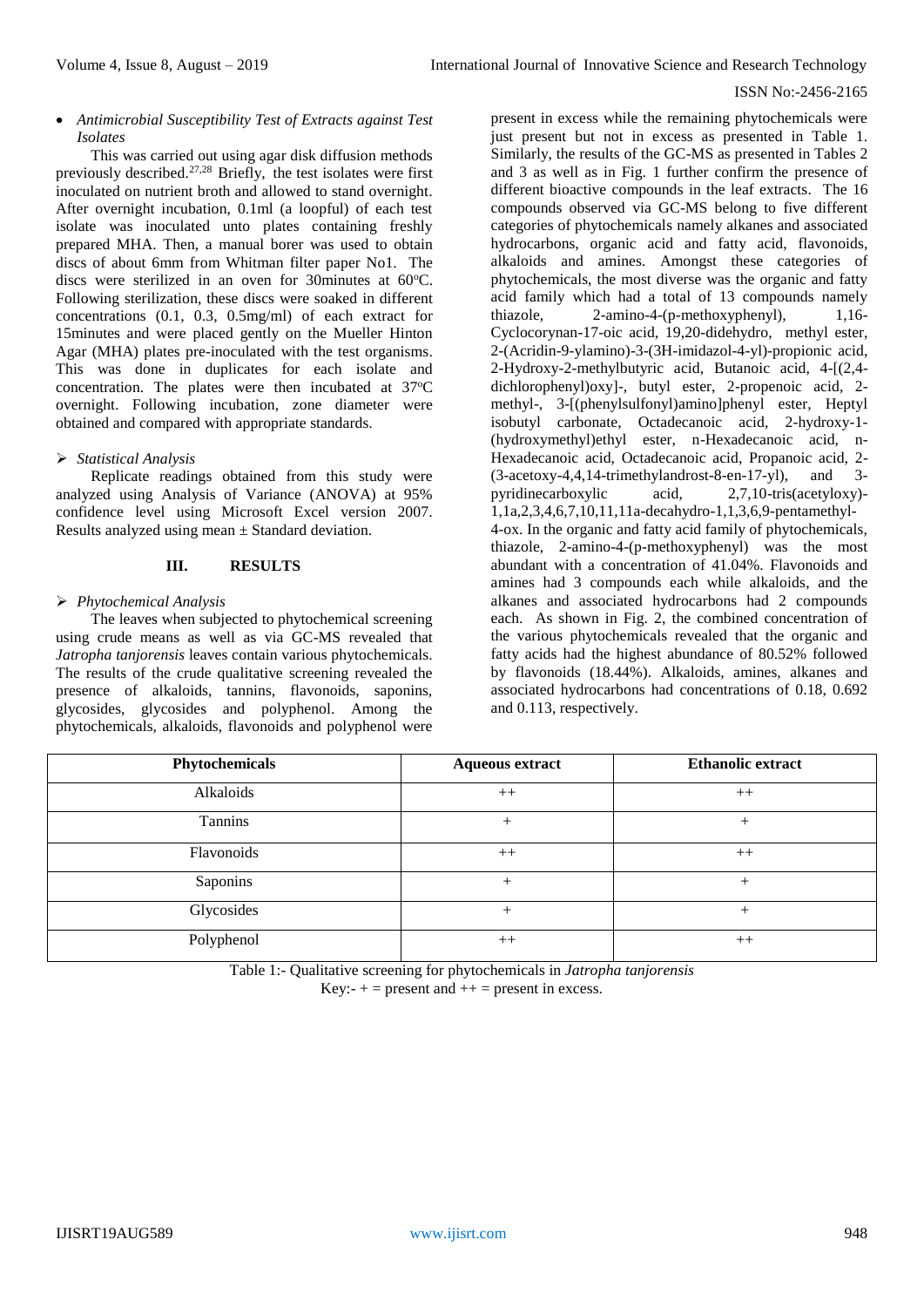| S/N            | Phytochemical              | <b>Compounds</b>                                                                                                    | Concentration $(\% )$ |
|----------------|----------------------------|---------------------------------------------------------------------------------------------------------------------|-----------------------|
|                | groups                     |                                                                                                                     |                       |
| 1              | Alkanes and                | Cyclohexane, 1,1'-[4-(3-cyclohexylpropyl)-1,7-heptanediyl]bis-                                                      | 0.053                 |
| $\overline{2}$ | associated<br>hydrocarbons | 2-Isopentyl-N-(1-naphthyl)-1-cyclopropanecarboxamide                                                                | 0.060                 |
| 3              | Organic acid and           | Thiazole, 2-amino-4-(p-methoxyphenyl)-                                                                              | 41.040                |
| $\overline{4}$ | Fatty acid                 | 1,16-Cyclocorynan-17-oic acid, 19,20-didehydro-, methyl ester,                                                      | 7.281                 |
| 5              |                            | 2-(Acridin-9-ylamino)-3-(3H-imidazol-4-yl)-propionic acid                                                           | 0.061                 |
| 6              |                            | 2-Hydroxy-2-methylbutyric acid                                                                                      | 0.361                 |
| $\overline{7}$ |                            | Butanoic acid, 4-[(2,4-dichlorophenyl)oxy]-, butyl ester                                                            | 0.113                 |
| 8              |                            | 2-propenoic acid, 2-methyl-, 3-[(phenylsulfonyl)amino]phenyl ester                                                  | 0.057                 |
| 9              |                            | Heptyl isobutyl carbonate                                                                                           | 0.057                 |
| 10             |                            | Octadecanoic acid, 2-hydroxy-1-(hydroxymethyl)ethyl ester                                                           | 0.056                 |
| 11             |                            | n-Hexadecanoic acid                                                                                                 | 0.059                 |
| 12             |                            | n-Hexadecanoic acid                                                                                                 | 9.476                 |
| 13             |                            | Octadecanoic acid                                                                                                   | 10.474                |
| 14             |                            | Propanoic acid, 2-(3-acetoxy-4,4,14-trimethylandrost-8-en-17-yl)-                                                   | 8.138                 |
| 15             |                            | 3-Pyridinecarboxylic acid, 2,7,10-tris(acetyloxy)-1,1a,2,3,4,6,7,10,11,11a-<br>decahydro-1,1,3,6,9-pentamethyl-4-ox | 3.347                 |
| 15             | Flavonoids                 | 2-Pentanone, 4-hydroxy-4-methyl-                                                                                    | 18.380                |
| 17             |                            | 4"-Dehydroxy-2",3',3",4',5,6",7-hepta-O-methylisoorientin                                                           | 0.062                 |
| 18             |                            | 1-Dimethyl(chloromethyl)silyloxydecane                                                                              | 0.055                 |
| 19             | Alkaloid                   | 2,16-Dihydro-iboxyphylline                                                                                          | 0.072                 |
| 20             |                            | 3,5-Dimethyl-1-dodecylpyrazole                                                                                      | 0.105                 |
| 21             | Amine                      | 5-benzoxazolamine, 2-[4-[2-[4-(2-benzoxazolyl)phenyl]ethyl]phenyl]-                                                 | 0.070                 |
| 22             |                            | Heptadecanenitrile, 6-aza-2-(4-hydroxy-3-methoxyphenyl)-2-propyl                                                    | 0.561                 |
| 23             |                            | Cyclohexanecarbonitrile, 4-[4'-(nonyloxy)[1,1'-biphenyl]-4-yl]-1-octyl-                                             | 0.061                 |

Table 2:- GC-MS analysis of *Jatropha tanjorensis* leaves



Fig 1:- Chromatogram of the various phytochemicals in the leave extract using GCMS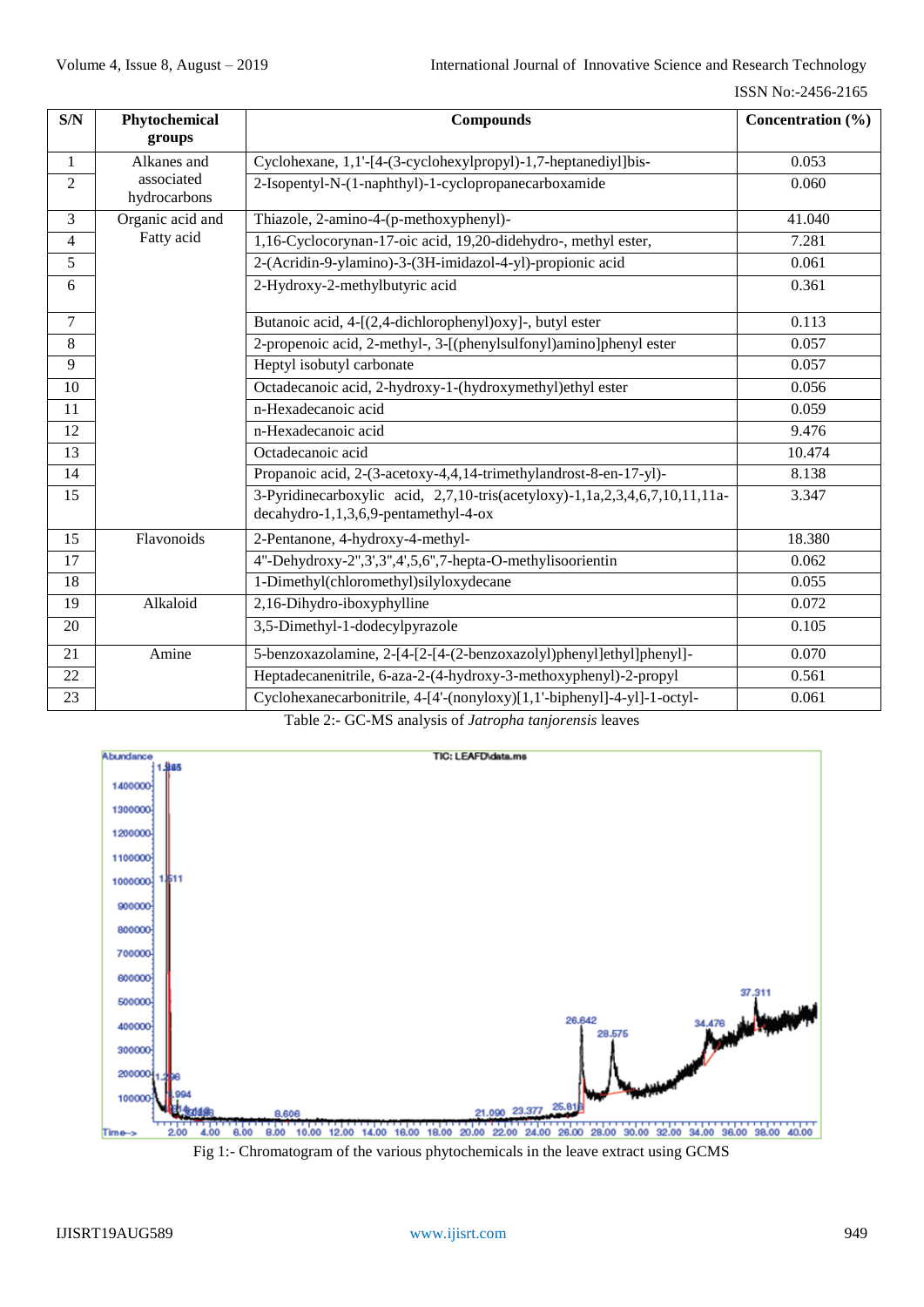ISSN No:-2456-2165

| peak<br>#                             | R.T.<br>min | first | scan scan scan | max last       | ΡК<br>ТY     | peak<br>height          | corr.<br>area | corr.<br>& max. | % of<br>total |
|---------------------------------------|-------------|-------|----------------|----------------|--------------|-------------------------|---------------|-----------------|---------------|
|                                       |             |       |                |                |              |                         |               |                 |               |
| $\mathbf 1$                           | 1.296       | 134   | 139            |                | $143$ $rBV$  | 114323                  | 211622        | $1.37*$         | 0.549%        |
| $\overline{\mathbf{c}}$               | 1.395       | 143   | 156            |                | 162 rVV3     | 2984248                 | 15474367      | 100.00%         | 40.145%       |
| 3                                     | 1.441       | 162   | 164            |                | $174$ rVV    | 4228204                 | 6930176       | 44.78%          | 17.979%       |
| 4                                     | 1.511       | 174   | 176            |                | $199$ $rVB2$ | 956263                  | 2745417       | 17.74%          | 7.122%        |
| 5                                     | 1.814       | 222   | 228            |                | 231 rBV3     | 14142                   | 23025         | 0.15%           | 0.060%        |
| 6                                     | 1.994       | 254   | 259            |                | 269 rVV2     | 73178                   | 135936        | $0.88*$         | 0.353%        |
|                                       | 3.042       | 436   | 439            |                | 446 rVB5     | 9693                    | 23495         | $0.15*$         | 0.061%        |
| $\begin{array}{c} 7 \\ 8 \end{array}$ | 3.112       | 446   | 451            |                | 455 rBV4     | 15793                   | 26296         | $0.17*$         | 0.068%        |
| 9                                     | 3.356       | 490   | 493            |                | 500 rBV5     | 9709                    | 22623         | 0.15%           | 0.059%        |
| 10                                    | 8.606       | 1390  | 1395           | 1402 rVB2      |              | 9084                    | 27269         | 0.18%           | 0.071%        |
| 11                                    | 21.090      | 3534  | 3540           | 3543 rBV4      |              | 14775                   | 22979         | 0.15%           | $0.060*$      |
| 12                                    | 23.377      | 3924  | 3933           | 3939 rBV8      |              | 14923                   | 42534         | $0.27*$         | $0.110*$      |
| 13                                    | 25.816      | 4348  | 4352           | 4355 rVB7      |              | 23443                   | 39752         | 0.26%           | 0.103%        |
| 14                                    | 26.642      | 4461  | 4494           | 4517 rBV7      |              | 364656                  | 3573075       | $23.09*$        | 9.270%        |
| 15                                    | 28.575      | 4748  | 4826           | 5047 rM 7      |              | 235156                  | 5599990       | $36.19*$        | 14.528%       |
| 16                                    | 34.476      | 5757  |                | 5840 5983 rM 7 |              | 115521                  | 3647460       | 23.57%          | 9.463%        |
|                                       |             |       |                |                |              | Sum of corrected areas: |               | 38546016        |               |

Table 3:- Peaks properties of the various phytochemicals



Fig 2:- Combined concentrations of the various phytochemical categories

# *Nutrients and Anti-Nutrient Analyses*

The results of the nutrient analyses are presented in Tables 4-7 as mean  $\pm$  SD (standard deviation). The results of the proximate composition presented in Table 4 indicate that the leaves of the study were rich in nutrients. The proximate nutrients and their respective amounts in g/100g per dry matter were moisture (80.23±1.53), protein  $(5.01\pm0.17)$ , ash  $(2.91\pm0.31)$ , crude fiber  $(3.21\pm0.17)$  fat  $(1.94\pm0.11)$  and carbohydrate  $(86.93\pm1.47)$ . It can be seen that the carbohydrate was the most abundant nutrient in the study plant part. This was followed by moisture, protein, ash, crude fiber and fat. The least abundant nutrient was fat. The leaves employed in this study were also analyzed for the presence of mineral elements and the results indicate the presence of sodium, potassium, calcium, magnesium, zinc, copper, and iron. The most abundant mineral element was magnesium which had an abundance of 19.23±1.71 mg/100g per dry matter. The second most abundant mineral element was calcium with an abundance of  $18.64 \pm 1.33$ mg/100g per dry matter. These were followed by potassium and sodium that had abundance of  $16.22 \pm 1.57$  and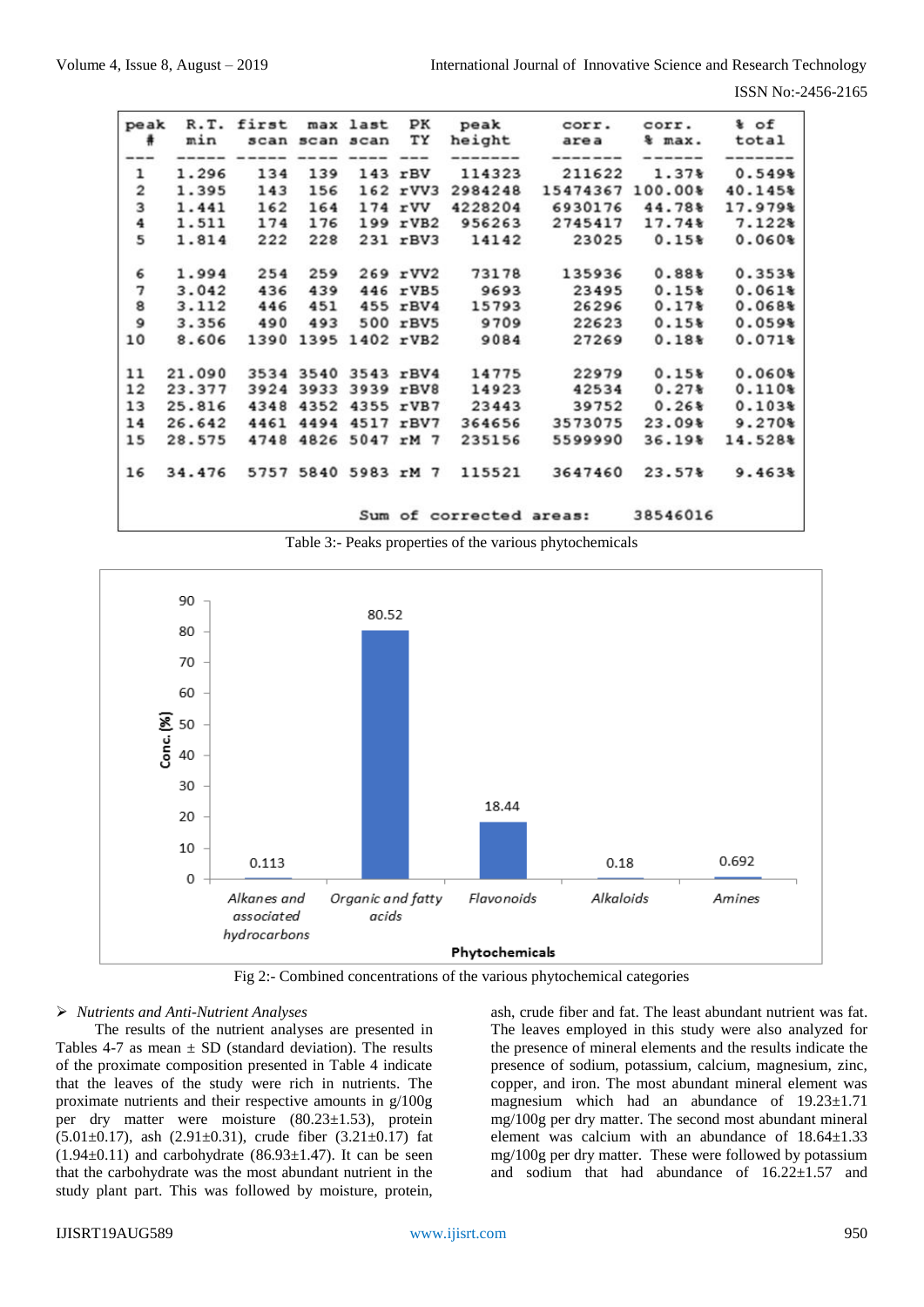ISSN No:-2456-2165

14.14±2.14 mg/100g per dry matter. The least abundant element was copper with a value of  $1.21 \pm 0.10 \pm 0.10$ .

Table 5 shows the presence of vitamins. From the results, the leaves had vitamins A, B, C and E in varying amounts. The most abundant vitamin was B with a mean value of 102.81 mg/100mL followed by vitamin A with a mean value of 81.09 mg/100mL. Vitamins C and E had mean values of 6.13 and 3.05 mg/100mL, respectively. In addition to the nutrient analysis presented in Tables 4-7, the leaves of the study plant were also evaluated for antinutrients. The anti-nutrients evaluated were hydrocyanic acid, soluble oxalate, total oxalate, and phytate. The results indicate that total oxalate was the most abundant antinutrients with a mean value of 9.27 followed by soluble oxalate with a mean value of 8.23. The least abundant was hydrocyanic acid which had a mean value of 4.07.

| <b>Proximate nutrients</b> | Amount (g/100g per dry        |  |  |
|----------------------------|-------------------------------|--|--|
|                            | matter)                       |  |  |
| Moisture                   | $80.23 \pm 1.53$ <sup>a</sup> |  |  |
| Protein                    | $5.01 \pm 0.17$               |  |  |
| Ash                        | $2.91 \pm 0.31$               |  |  |
| Crude fiber                | $3.21 \pm 0.17$               |  |  |
| Fat                        | $1.94 \pm 0.11$               |  |  |
| Carbohydrate               | $86.93 \pm 1.47$              |  |  |

Table 4:- Proximate composition of the *Jatropha tanjorensis* Key:- $a$ Superscript represents significant Mean $\pm$ SD (p <

0.05) following analysis of variance

| <b>Elements</b> | Amount (mg/100g per dry matter) |
|-----------------|---------------------------------|
| Sodium          | $14.14 \pm 2.14$ <sup>a</sup>   |
| Potassium       | $16.22 \pm 1.57$                |
| Calcium         | $18.64 \pm 1.33$                |
| Magnesium       | $19.23 \pm 1.71$                |
| Zinc            | $3.64 \pm 0.17$                 |
| Copper          | $1.21 \pm 0.10$                 |
| Iron            | $3.80 \pm 0.20$                 |

Table 5:- Mineral levels in the leaves Key:- $a$ Superscript represents significant Mean $\pm$ SD (p < 0.05) following analysis of variance.

| Vitamins | Amount (mg/100mL)             |  |  |
|----------|-------------------------------|--|--|
|          | $81.09 \pm 2.14$ <sup>a</sup> |  |  |
|          | $102.81 \pm 2.89$             |  |  |
|          | $6.13 \pm 1.41$               |  |  |
|          | $3.05 \pm 0.17$               |  |  |

Table 6:- Estimation of vitamin contents Key: -  $^{\circ}$ Superscript represents significant Mean $\pm$ SD (p < 0.05) following analysis of variance.

| <b>Anti-nutrients</b>                         | Amount $(mg/100mL)$          |  |  |  |  |
|-----------------------------------------------|------------------------------|--|--|--|--|
| Hydrocyanic acid                              | $4.07 \pm 0.14$ <sup>a</sup> |  |  |  |  |
| Soluble oxalate                               | $8.23 \pm 0.17$              |  |  |  |  |
| Total oxalate                                 | $9.27 + 2.11$                |  |  |  |  |
| Phytate                                       | $7.18 \pm 0.10$              |  |  |  |  |
| Table 7:- Anti-nutrients levels in the leaves |                              |  |  |  |  |

Key:- <sup>a</sup>Superscript represents significant Mean $\pm$ SD (p < 0.05) following analysis of variance.

#### *Microbiological Analysis*

A total of ten (10) test isolates were recovered from soil samples and characterized as presented in Table 8. In addition to showing a green metallic sheen on EMB plates, the isolates were subjected to a battery of various biochemical tests. The isolates were positive for catalase, indole and H2S/Gas, in addition to appearing as rods and showing motility. However, they were negative for oxidase, MR-VP, citrate and urease tests.

#### *Antimicrobial Analysis of Antibiotics and Extracts against Test Isolates*

Table 9 shows the antibiotics sensitivity profile against test isolates. The isolates showed varying zones of inhibition against the various antibiotics. For Ciprofloxacin, the zones ranged from 12.00-21.50 mm, 8.50-20.50mm for OFX and 15.50-21.10mm for NA. CN and PEF recorded zones of inhibition ranging from 14.00-23.00mm and 12.50- 20.00, respectively. 9.50-21.20mm and 10.50-19.50mm were the zones of inhibition recorded for AU and CPX, respectively. For SXT, S and PN, the zones were 13.50- 23.00, 13.20-22.00mm and 12.00-21.50 mm, respectively.

Similarly, Tables 10 and 11 show the antimicrobial activities of the aqueous and ethanolic extracts of our study plant, against the test isolates. Generally, as the concentration of the extract increased, there was a gradual increase in the zone inhibition. Isolate 1 showed no susceptibility to the aqueous extracts at concentration of 0.1 mg/ml as shown in Table 10. Isolate 7 also showed resistant at 0.1 and 0.2 mg/ml. The highest zone of inhibition obtained was 28.00mm against isolate 10 while the least was 10.00mm. Furthermore, only isolate 10 showed complete resistances to all the concentrations of the ethanolic extract used in our study as shown in Table 11. The highest susceptibility observed was 17.30 mm while the least was 10.00 against isolate 2 and 1, respectively. Apart from isolate 10, all other isolates gave zones that increased with increasing concentrations of the ethanolic extract.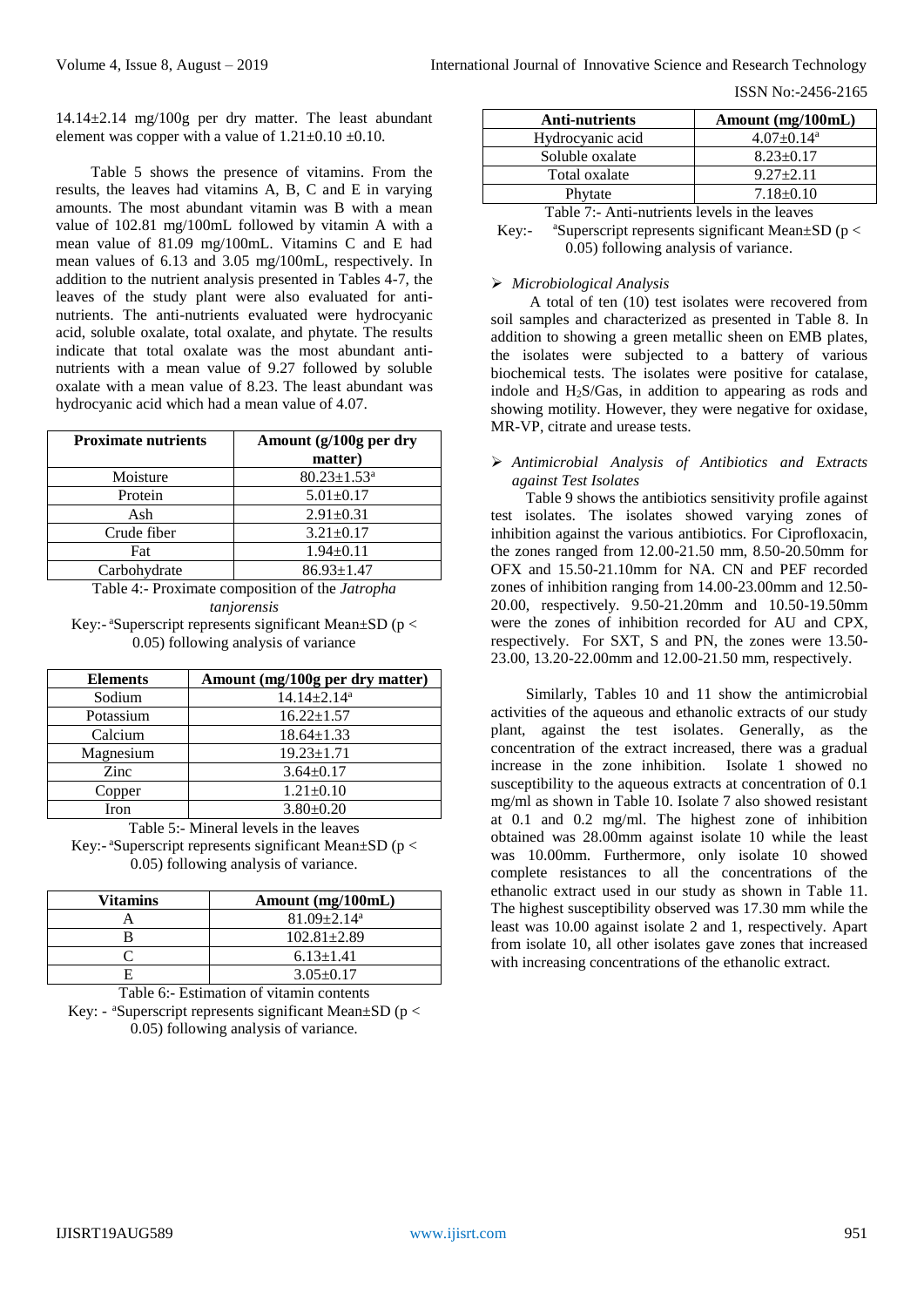| <b>Isolates</b>           | Grams           | <b>Shape</b> | <b>Motility</b> | <b>Catalase</b> | Oxidase                  | Methyl                   | <b>Voges</b>             | <b>Indole</b> | <b>Citrate</b>           | <b>Urease</b> | H <sub>2</sub> S/Gas |
|---------------------------|-----------------|--------------|-----------------|-----------------|--------------------------|--------------------------|--------------------------|---------------|--------------------------|---------------|----------------------|
|                           | <b>Reaction</b> |              |                 |                 |                          | Red                      | <b>Proskauer</b>         |               |                          |               |                      |
| Isolate                   |                 | Rods         | Yes             | NA              |                          | $\overline{\phantom{0}}$ |                          | $+$           |                          |               | $-/+$                |
| Isolate<br>2              | ٠               | Rods         | Yes             | NA              | $\overline{a}$           | ٠                        |                          | $^{+}$        | ۰                        |               | $-/+$                |
| Isolate<br>3              | ÷.              | Rods         | Yes             | NA              | $\blacksquare$           | ٠                        | $\overline{a}$           | $+$           | ÷                        | ۰             | $-/+$                |
| Isolate<br>$\overline{4}$ | ÷.              | Rods         | Yes             | NA              | ٠                        | ٠                        |                          | $+$           | ۰                        |               | $-/+$                |
| Isolate<br>5              | ٠               | Rods         | Yes             | NA              | $\overline{\phantom{a}}$ | $\overline{\phantom{a}}$ |                          | $+$           | $\overline{\phantom{0}}$ | -             | $-/+$                |
| Isolate<br>6              |                 | Rods         | Yes             | NA              |                          | ۰                        |                          | $^{+}$        |                          |               | $-/+$                |
| Isolate<br>7              | $\blacksquare$  | Rods         | Yes             | NA              | $\blacksquare$           | $\overline{\phantom{a}}$ | $\overline{\phantom{a}}$ | $+$           | ۰                        | ۰             | $-/+$                |
| Isolate<br>8              | ÷.              | Rods         | Yes             | NA              | $\overline{\phantom{a}}$ | $\overline{\phantom{m}}$ |                          | $+$           | ۰                        | ٠             | $-/+$                |
| Isolate<br>9              | ÷.              | Rods         | Yes             | NA              | $\blacksquare$           | $\overline{\phantom{0}}$ |                          | $+$           |                          | ۰             | $-/+$                |
| Isolate<br>10             | ٠               | Rods         | Yes             | NA              | $\overline{\phantom{a}}$ | $\qquad \qquad$          |                          | $+$           | $\overline{a}$           |               | $-/+$                |

Table 8:- Biochemical characterization of the microbial isolates  $Keys: += Positive, - = Negative, NA=Not applicable$ 

| E. coli isolates | <b>CEP</b>               | <b>OFX</b>               | <b>NA</b>                | <b>PEF</b> | CN    | AU    | <b>CPX</b>               | <b>SXT</b>               | S     | PN    |
|------------------|--------------------------|--------------------------|--------------------------|------------|-------|-------|--------------------------|--------------------------|-------|-------|
| Isolate 1        | 18.00                    | 17.20                    | 20.30                    | 12.50      | 14.00 | 15.20 | 17.50                    | 14.30                    | 15.00 | 16.00 |
| Isolate 2        | -                        | -                        | $\overline{\phantom{0}}$ |            |       |       |                          |                          | -     | 12.00 |
| Isolate 3        | 16.00                    | 18.30                    | 15.50                    | 13.00      | 17.30 | 18.30 | 15.50                    | 14.30                    | 13.20 | 16.00 |
| Isolate 4        | 12.00                    | 16.50                    | 17.30                    | 14.00      | 15.50 | 16.20 | 17.30                    | 16.30                    | 22.00 | 17.20 |
| Isolate 5        | 19.00                    | 20.50                    | 18.10                    | 18.00      | 23.00 | 21.20 | 19.50                    | 23.00                    | 22.00 | 21.50 |
| Isolate 6        | 20.00                    | 8.50                     | 19.30                    | 18.50      | 18.30 | 9.50  | 10.50                    | 13.50                    | 17.30 | 10.80 |
| Isolate 7        | 21.50                    | 15.30                    | 20.50                    | 20.00      | 22.00 | 21.50 | 19.50                    | 18.00                    | 15.00 | 12.00 |
| Isolate 8        | $\overline{\phantom{0}}$ | $\overline{\phantom{0}}$ | ÷                        |            |       | Ξ.    | $\overline{\phantom{0}}$ | $\overline{\phantom{0}}$ | -     | ۰     |
| Isolate 9        | 15.30                    | 13.20                    | 21.10                    | 20.00      | 17.50 | 18.00 | 19.00                    | 14.50                    | 16.00 | 17.30 |
| Isolate 10       | 14.20                    | 16.40                    | 15.20                    | 19.00      | 22.00 | 19.30 | 18.30                    | 21.00                    | 19.00 | 18.50 |

Table 9:- Antibiotics sensitivity of the various *E. coli* isolates

Key: - = No zone of inhibition, Key: - = No zone of inhibition, CPX, SXT, S, PN, CEP, OFX, NA, PEF, CN, and AU respectively.

| <b>Isolates</b> |        | <b>Concentration</b> (mg/ml) |       |  |  |  |  |  |
|-----------------|--------|------------------------------|-------|--|--|--|--|--|
|                 | 0.1    | 0.2                          | 0.3   |  |  |  |  |  |
|                 | $\sim$ | 15.00                        | 16.00 |  |  |  |  |  |
| $\overline{c}$  | 13.10  | 14.00                        | 15.20 |  |  |  |  |  |
| 3               | 12.20  | 14.00                        | 15.50 |  |  |  |  |  |
| 4               | 14.30  | 15.00                        | 16.70 |  |  |  |  |  |
| 5               | 11.00  | 12.99                        | 14.78 |  |  |  |  |  |
| 6               | 11.19  | 12.00                        | 13.89 |  |  |  |  |  |
| ┑               |        | -                            | 10.00 |  |  |  |  |  |
| 8               | 12.11  | 13.28                        | 15.56 |  |  |  |  |  |
| 9               | 12.50  | 13.10                        | 14.00 |  |  |  |  |  |
| 10              | ۰.     | 10.00                        | 28.00 |  |  |  |  |  |

Table 10:-Antimicrobial sensitivity (mm) of aqueous extracts of *Jatropha tanjorensis* against *E. coli* Key:  $-$  = No zone of inhibition.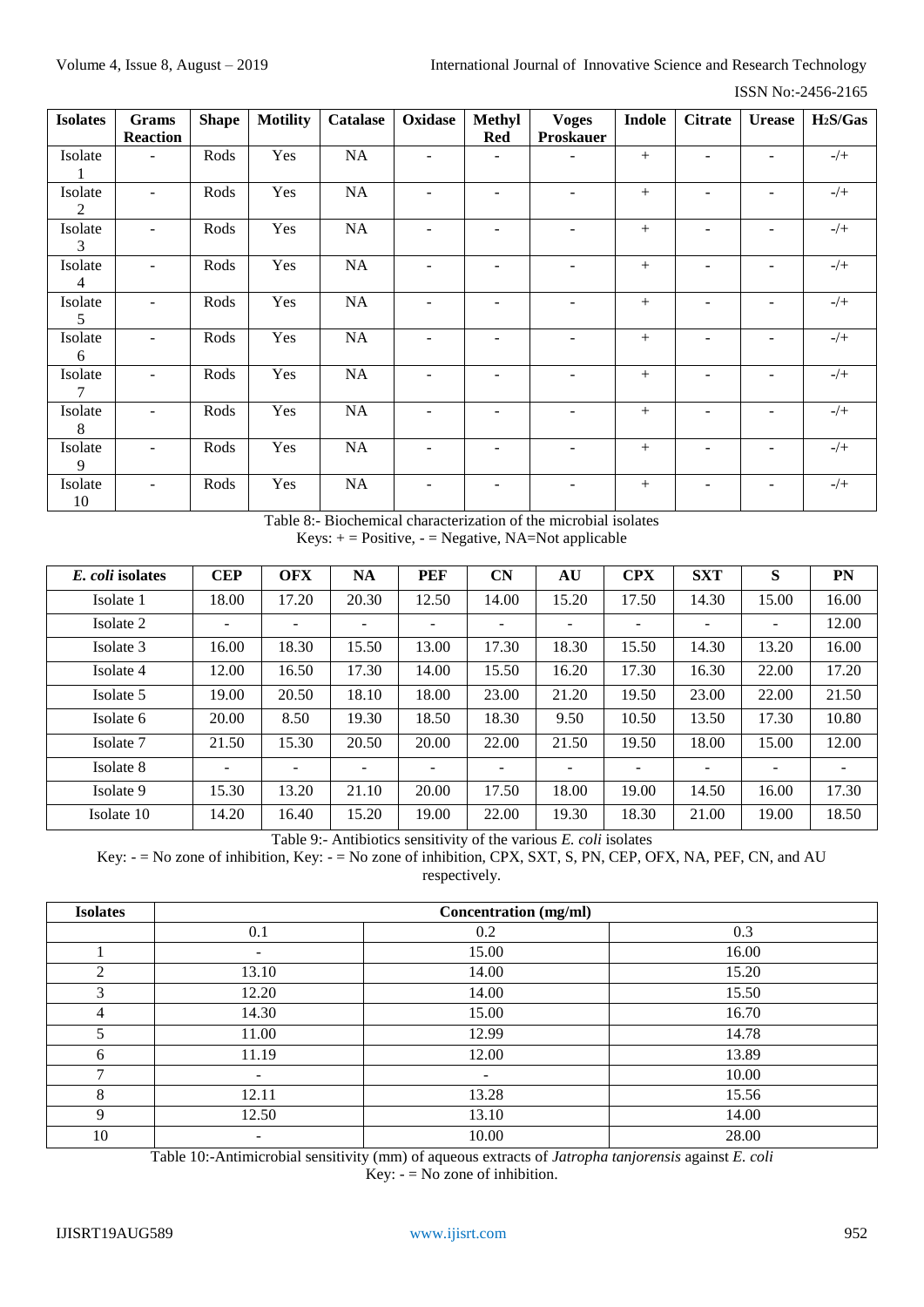| <b>Isolates</b> |                          | Concentration (mg/ml) |                          |  |  |  |  |  |
|-----------------|--------------------------|-----------------------|--------------------------|--|--|--|--|--|
|                 | 0.1                      | 0.2                   | 0.3                      |  |  |  |  |  |
|                 | 10.00                    | 11.00                 | 12.00                    |  |  |  |  |  |
| 2               | 11.50                    | 12.00                 | 17.30                    |  |  |  |  |  |
| 3               | 12.50                    | 13.00                 | 14.60                    |  |  |  |  |  |
| 4               | 13.50                    | 16.40                 | 20.00                    |  |  |  |  |  |
|                 | 12.50                    | 15.00                 | 17.00                    |  |  |  |  |  |
| 6               | 11.10                    | 12.00                 | 13.90                    |  |  |  |  |  |
| ⇁               | 12.00                    | 14.11                 | 15.00                    |  |  |  |  |  |
| 8               | 12.00                    | 12.50                 | 13.00                    |  |  |  |  |  |
| Q               | 13.00                    | 13.90                 | 14.00                    |  |  |  |  |  |
| 10              | $\overline{\phantom{a}}$ | ٠.                    | $\overline{\phantom{a}}$ |  |  |  |  |  |

Table 11:- Antimicrobial sensitivity (mm) of ethanolic extracts of *Jatropha tanjorensis* against test isolates Key:  $-$  = No zone of inhibition.

# **IV. DISCUSSION**

*Jatropha tanjorensis* is popular plant that is well used as a leafy vegetable and as a medicinal plant. Analysis of the plant parts for nutrients indicate that the leaves have a very high moisture content of 80.23%. This slightly higher than the  $78.77\%$  previously reported.<sup>30</sup> The moisture contents of various edible leafy vegetables such as cassava, cabbage, cowpea and sweet potato have been observed to range from 79.00-85.00 with cabbage having the least and cowpea with the highest amounts of moisture. $30$  Compared to other common tropical edible leafy vegetables including *Lasianthera africana* and *Dennettia tripetala*, which gave moisture contents of 78.95 and 76.62 %, respectively, the moisture content of our sample plant was only slightly higher.<sup>09</sup> Similarly, the carbohydrate content was observed to be 86.93 g/100g per dry matter. This is somewhat higher than the carbohydrate contents of *Lasianthera africana* (73.04g/100g) and *Dennettia tripetala* (49.70g/100g)*.* 09

The values for the protein, ash, crude fiber and fat were observed to be 5.01, 2.91, 3.21 and 1.94, respectively. The 5.01% protein content observed in this study although lower than the values of moisture and that of carbohydrate recorded, it is slightly higher than the 2.04% previously reported from Benin City, Nigeria. Generally, this low protein value may be indicative of the fact that leafy vegetables are usually low in protein.<sup>30</sup> The protein content of this leaf extract has also been observed similar to other leafy vegetables such as cassava, cowpea and sweet potato which have reported protein contents of 6.00, 4.70 and 4.60. respectively.<sup>30</sup> The protein content observed in this study is consistent with earlier findings where protein content was reported to be  $4.75 \%$ . <sup>11</sup>

The low amount of fiber in this study correlates with those of earlier studies and this nutrient is usually an indication of low mineral content.<sup>11, 30</sup> The presence of little fat observed in this study agrees with previous findings.<sup>11</sup> This makes the leafy vegetable a good option for those that are dieting and/or diabetic. Studies revealed that the presence of low fiber in leafy vegetables is always an indication of low mineral content.<sup>09,30</sup> In line with this assertion, it is therefore not surprising that our leafy

vegetable was low in minerals analyzed in this study. The highest was magnesium with a value of 19.23 and this was followed by calcium with a value of 18.64 mg/100g per dry matter. Compared to earlier findings, all the observed minerals were slightly higher.<sup>31</sup> However; minerals observed in this study were somewhat lower than previously reported.<sup>11</sup>

The presence of essential vitamins such as A, B, C and E in this study is a further indication of the nutritional capacity of the plant. The level of vitamins in this study was agreeable to those of mushroom in our earlier study. <sup>24</sup> Since *Jatropha tanjorensis* is widely eaten in the Southern part of the country, the anti-nutrient levels present in the leaves were consistent with anti-nutrients in other widely eaten leafy vegetables such as *Lasianthera Africana, Dennettia tripetala ,* cassava, water leaf, bitter leaf, Ugu leaf and green vegetable. 09, 32

*Jatropha tanjorensis* has been adjudged to have atleast eight benefits ranging from increasing men vitality (increasing blood circulation and size of the penis during sex), placing slices of the leaves on the forehead of children cures fever, and treatment of vaginal discharge.<sup>33</sup> Other beneficial uses include curing skin problems and rheumatism, relieve for inflammation, smoothing defecation and curing of the scratch and skin blisters. 31, 33

The medicinal properties of all ethno-medicinal plants have been associated with the presence of phytochemicals in various parts of the plants. $04$ ,  $31$  Phytochemicals including alkaloids, tannins, flavonoids, saponins, glycosides and polyphenols observed in this study are similar to those earlier reported. <sup>31, 34</sup> A total of 23 individual phytochemicals classified into five categories namely alkanes and associated hydrocarbons, organic acid and fatty acid, flavonoids, alkaloids and amines were quantified. The organic and fatty acid class were the most abundant with a total of 13 compounds and a combined total of 80.52%. This was followed by flavonoids, amines and alkaloids with combined concentrations of 18.44, 0.692 and 0.18%, respectively. This observation is contrary to an earlier report.<sup>31</sup> Flavonoids is a diverse group of compounds have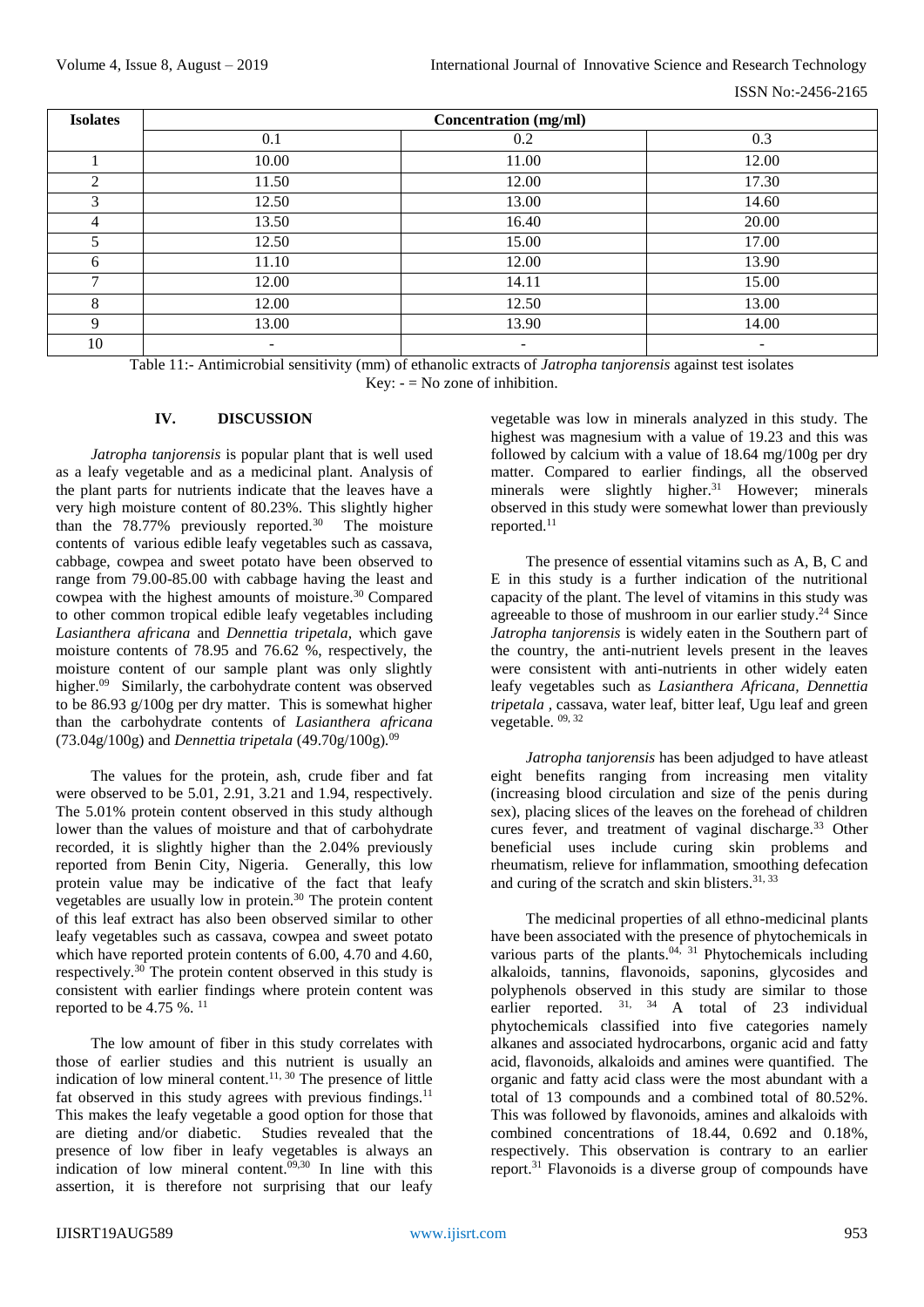been shown to possess anti-oxidant and anti-inflammatory properties in humans.

The antimicrobial susceptibility profile of the plant extracts revealed consistent and increasing inhibitions against test isolates as the concentrations increased from 0.10-0.30mg/ml and none of the isolates showed absolute resistance to the extracts. However, isolate 10 showed mild resistances to all concentration of the ethanolic extract. The highest and least inhibitions recorded were 28.00 and 10.00mm against isolates 10 and 7 at a concentration of 0.30 mg/ml for aqueous extract and 10.00-20.00mm for ethanolic extract. Similarly, test isolates showed complete resistance to the antibiotics used and these were isolates 2 and 8. These two isolates were however, sensitive to plant extracts and gave zones of 13.10-15.20 and 12.11-15.56mm, respectively. The highest zone of inhibition for the antibiotics was 23.00mm against isolate 5 with gentamycin and sulfamethoxazole+ trimethoprim. The aqueous extract was earlier reported to inhibit the growth of both Gram negative and positive bacteria (*Staphylococcus aureus* and *E. coli*) with inhibition zones of 16.00 and 11.30 mm, respectively.<sup>31</sup>

# **V. CONCLUSION**

This study shows that *Jatropha tanjorensis* is indeed a rich source of nutrients with features comparable to other known edible leafy vegetables. Further evaluations revealed that they are a rich source of vitamins and essential minerals as well as low in anti-nutrients. This plant has been observed to possess phytochemicals and possess effective antimicrobial potential comparable to those of routinely used antibiotics against *Escherichia coli* in our study.

# **REFERENCES**

- [1]. Ventiola CL. The antibiotics resistance crisis part. *Pharmacy and Therapeutics*. 2015;40(4):227-283.
- [2]. Shallcross, L. . & Davies, D. S. C. Antibiotic overuse: a key driver of antimicrobial resistance. *British Journal of general Practice*, 2014, 64(629), 604-605.
- [3]. Tyson, J. & Sockett, R. E. Nature knows best: employing whole microbial strategies to tackle antibiotic resistant pathogens. *Environmental microbiology reports*, 2017, 9(1), 47–49. doi:10.1111/1758-2229.12518.
- [4]. Ebana, R. U. B., Edet, U. O., Atang, D. E. & Iyere, L. A. Antimicrobial studies and phytochemical analysis of the fruits and leaves of *Cnestis ferruginea.* World News of Natural Sciences, 2019, 25, 188-198.
- [5]. Mbim, E. N, Mboto, C. I. & Edet, U. O. Prevalence and antimicrobial susceptibility profile of bacteria isolated from the environment of two major hospitals in Calabar metropolis, Nigeria. (2016). *Journal of Advances in Medicine and Pharmaceutical Sciences.* 2016, 10(4),1-15.
- [6]. Mbim, E. N., Mboto, C. I., Edet, U. O., Umego, C. F., George, U. E. &Temidayo, I.. Comparative Evaluation of Methicillin-resistant *Staphylococcus aureus* (MRSA) Isolates from Hospital and Community Settings in Nigeria*. Journal of Advances in Microbiology,* 2017, 4(4), 1-9.
- [7]. George U. E., Mboto, C. I., Mbim, E. N., Edet, U. O., Umego C. F. & Sunday, H.. Comparative Evaluation of the Effect of *Annona muricata* (Graviola) Leaves Extracts and Cefoxitin on *Staphylococcus aureus. Asian Journal of Biology* 2017, 3(3): 1-7.
- [8]. Kållberg C, Årdal C, Salvesen Blix H, Klein E, M. Martinez E, Lindbæk M, (2018) Introduction and geographic availability of new antibiotics approved between 1999 and 2014. PLoS ONE 13(10): e0205166.

[https://doi.org/10.1371/journal.pone.0205166.](https://doi.org/10.1371/journal.pone.0205166)

- [9]. Ebana, R. U. B., Asamudo, N. U., Etok, C. A., Edet U. O. & Onyebuisi, C. S. Phytochemical screening, nutrient analysis and antimicrobial activity of the leaves of *Lasianthera africana* and *Dennettia tripetala*  on clinical isolates. *Journal of Advances in Biology and Biotechnology*. 2016, 8(4):1-9.
- [10]. Ebana, R. U. B., Etok, C. A. & Edet, U. O. Chemical Composition and Antimicrobial Analysis of the Pods and Seeds of *Cola rostada* and *Cola nitida*. *Intl. J. App. Studies.* 2015, 10 (4):1245-1249.
- [11]. Egbon, E. E., Ize-Iyamu, O. K., Okojie, V. U., Egbon, I. E. Proximate and Mineral Composition of *Jathropha tanjorensis*. *Chemical and Process Engineering Research,* 2013, 17, 21-24.
- [12]. Falodun, A., Udu-Cosi, A. A., Erharuyi, O., Imieje, V., Falodun, E. J., Agbolahor, O., Hamann, M. *Jatropha tanjorensis* – Review of phytochemistry, pharmacology and pharmacotherapy. *Journal pharmaceutical and allied science.* 2017, 10(3), 1955- 1964.
- [13]. Ebana, R. U. B., Etok, C. A. & Edet, U. O. (2015). Phytochemical Screening and Antimicrobial Activity of *Nypa fruticans* harvested from Oporo River in The Niger Delta Region of Nigeria. *Intl. J. App. Studies.*10):1120-1125.
- [14]. Harborne, J. B. Phytochemistry. *Academic Press, London*, 1993, Pp89-131.
- [15]. [Sofowora, E. E. Phytochemical Screening of Medicinal and traditional Medicine in African, John Wiley and Sons Inc. New York, 1984, pp35-50.
- [16]. Trease, G. E & Evans, W.C. Pharmacognosy. 15<sup>th</sup> edition.*Saunders*, 2002, Pp214-393.
- [17]. Ebana, R. U. B., Etok, C. A. & Edet, U. O. Nutritional and Microbial Analysis of Melon (*Citrullus colocynthis Linn*) Cake and its Components- A Traditional Snack in South-South Nigeria. *Intl. J. App. Studies.* 2014, 8(4):1612-1617.
- [18]. Bender A.D. Nutritional biochemistry of vitamins. Cambridge University Press, London.2003, 142-160.
- [19]. Bender A.D. An introduction to nutrition and metabolism. University College, London Press Limited, London. 1993, 182-182.